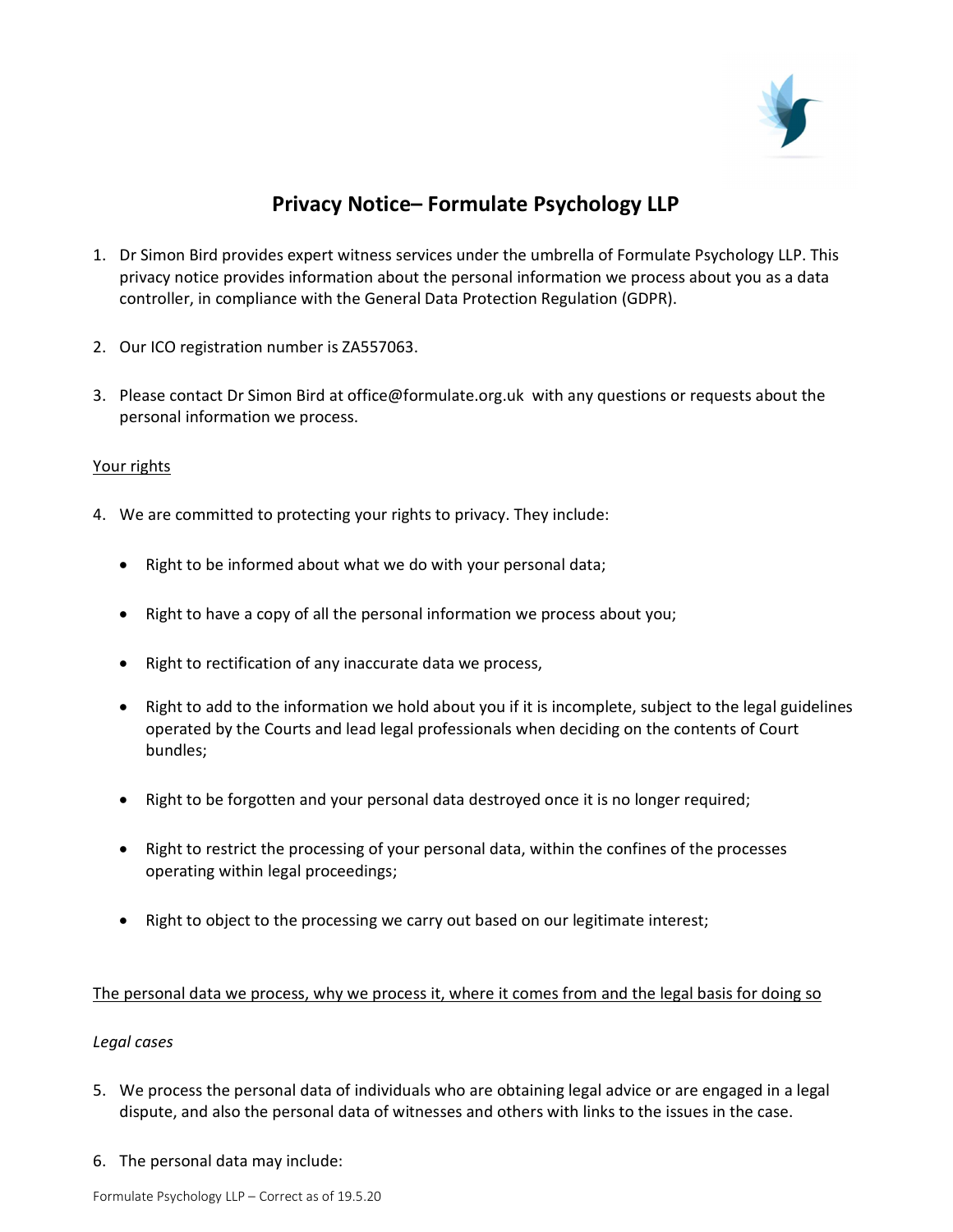

- Names, contact details and dates of birth;
- Health information;
- Information about race, ethnic origin and sex;
- Records, observations and professional reports arising from Local Authority involvement
- Legal documentation arising from care proceedings and / or private law proceedings
- 7. The personal data are generally provided by the person instructing us in relation to the legal issues, who is usually a solicitor.
- 8. We process the data because it is in our legitimate interests as an expert witness to do so. We need to see and analyse documents containing this information in order to provide our expert advice.
- 9. In relation to any special category personal data, such as health records or information concerning, race, ethnic origin, or sex is, we rely on the legal claims basis for processing this data, in addition to our legitimate interest.
- 10. In some cases, an individual has consented to the transfer of their personal data to us, e.g. where they independently supply medical records for the purposes of an assessment. Where an individual has consented in this way, he or she may easily withdraw it by notifying Dr Simon Bird at office@formulate.org.uk.

### Other personal data

11. During assessment by Dr Bird you will undertake interviews and you may also complete questionnaires. Dr Bird will make notes during these interviews and may sometimes make an audio recording to assist his notetaking, with your consent. These records can be requested if they are not included in the final assessment report, provided that they have not already been destroyed in accordance with the procedures below.

### Retention period

12. Personal data in legal cases is destroyed on the conclusion of the case. This includes medical records and any documentation provided by the lead solicitor for the purposes of completing the assessment. Dr Bird will also destroy any video or audio recordings at this point. Dr Bird's report and the supporting materials (interview notes, questionnaires) will be retained for six years and then destroyed. The